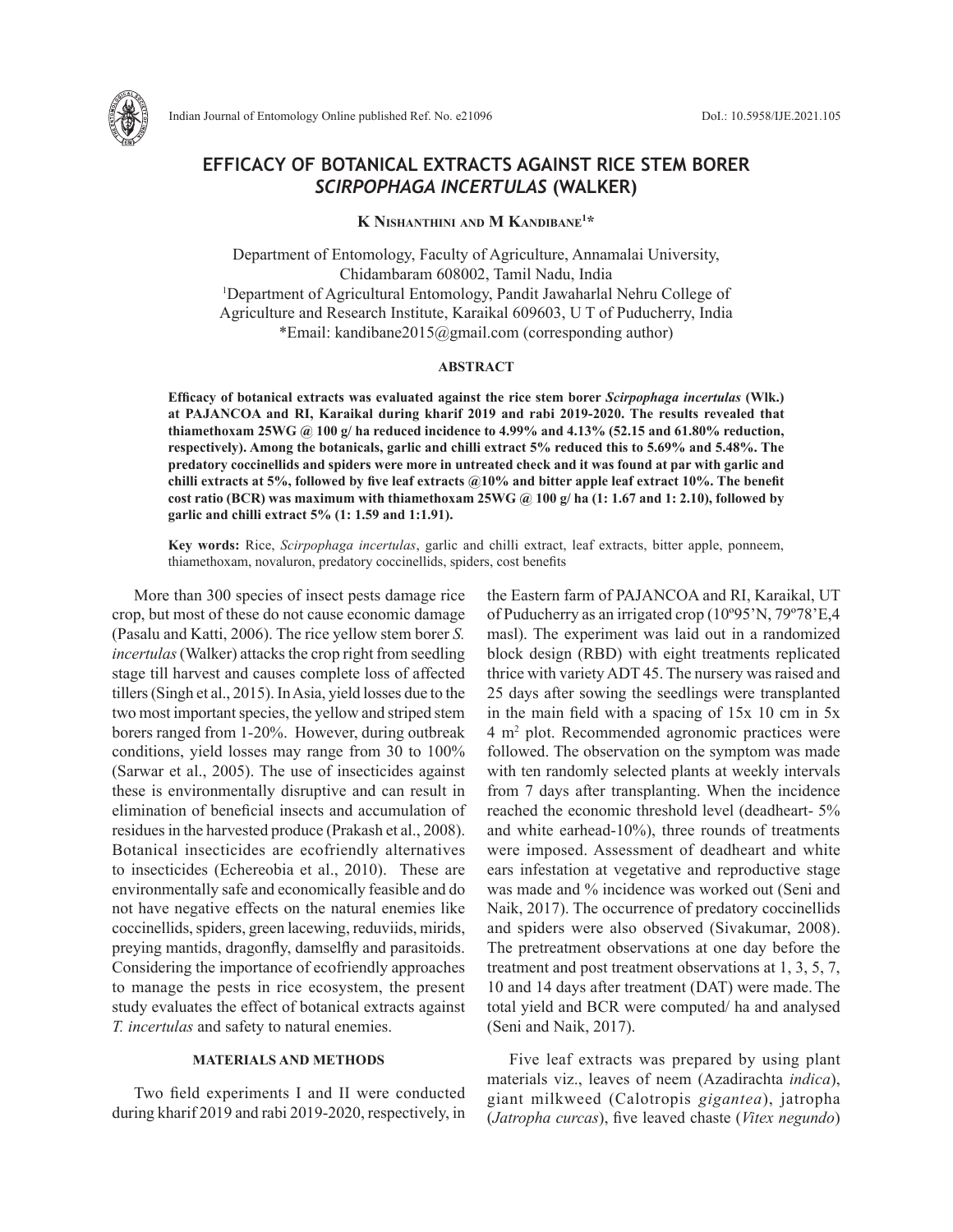and adhathoda (*Justicia adhatoda*). About 2 kg of each plant leaves was cleaned and chopped. The chopped pieces of each plant leaves were macerated individually into paste which was transferred to a wide mouthed bucket (height  $-41.5$  cm, width  $-40$  cm) containing 12-15 l of cattle urine (add more if necessary), so that the plant materials were completely immersed in cattle urine and then added 3-5 kg of cow dung (mixed with cattle urine) and 100-250 g of turmeric powder (if available) and it was allowed to ferment for 7-15 days. Fermented solution was filtered for spraying. About 200 g of each garlic and chilli was ground with 1 l of water to obtain juice (Tuan et al., 2014). About 500g of bitter apple, *Citrullus colocynthis* leaves were ground with 500 ml of water in a mixer grinder into fine paste and filtered. The filtered solution was diluted according to the concentration. The data recorded for deadheart and white ear  $(\%)$  were subjected to angular transformation (arc sine), and the data on the natural enemies were transformed before analysis in "F" test (Panse and

#### **RESULTS AND DISCUSSION**

Sukhatme, 1958) and subjected to Duncan's multiple range test (DMRT) (Gomez and Gomez, 1984).

The results of the field experiment I as given in Table 1 reveal that the incidence of *T. incertulas* was the least with thiamethoxam  $25WG$  ( $\omega$ , 100 g/ ha (4.99%); among the botanical treatments, garlic and chilli extract at 5% resulted in 5.69% incidence. Similar results were confirmed in the field experiment II conducted during rabi 2019-2020, with the least incidence being with thiamethoxam followed by that of garlic and chilli extract. These results are in conformity with those of Panse et al. (2016) who reported that thiamethoxam 25WG @ 50g a.i./ ha recorded less deadhearts. Rani (2013) reported that garlic and chilli extract at 5 and 10% did not allow the entry of stem borer larvae in rice stalks up to 6 and after 36 hr of release with a maximum antifeedant efficacy. Baidoo and Mochiah (2016) studied the effectiveness of garlic and hot pepper in controlling the pests of cabbage, *Plutella xylostella, Hellula undalis* and *Trichoplusia ni* and use of these extracts gave best results. Upadhyay et al. (2019) reported that red pumpkin beetles were completely eradicated upon spraying of garlic, ginger and chilli mixture in the ratio 2:1:1 at 10% in water melon. Lakshmanan (2001) observed that garlic bulb extract alone or in combination with kerosene, neem oil, chilli and other extracts effectively managed several lepidopteran borer pests viz., *Earias vittella* and *Chilo partellus.* Panhwar (2002) stated that garlic (70-80%) and chilli pepper (60-70%) are good biocontrol agents of some insect pests of cowpea.

The counts of predatory coccinellids was maximum in the untreated check (2.84/ hill) and was at par with garlic and chilli extract  $\omega$  5%, five leaf extracts  $\omega$  10% and bitter apple leaf extract  $\omega$  10% (2.82, 2.81 and 2.81/hill) (Table 2); maximum occurrence of spiders was observed in untreated check (5.98/ hill) at par with garlic and chilli extract  $\omega$  5%, five leaf extracts  $(a)$  10% and bitter apple leaf extract  $(a)$  10% (5.96, 5.93) and 5.92/ hill). Similar results were also observed in the field experiment II. These results are in accordance with those of Mohapatra (2018) that maximum counts of predators were in untreated plot, closely followed by various ITKs treatments. Saini et al. (2013) observed maximum counts of ladybird beetles with *Jatropha* leaf extract enriched with fermented cow urine. Kunbhar et al. (2018) observed that botanical pesticides particularly *C. collocynthis* extracts were less toxic to the coccinellid predators i.e., *Coccinella septempunctata, Brumus suturalis* and *Menochilus sexmaculatus*. Ravikumar et al. (2012) observed that amalgamated plant extracts caused no adverse effect on spiders and coccinellids. Thiamethoxam  $25WG \omega$  100g/ha led to the maximum yield (3754.33 and 4505.20 kg/ha) and among the botanical treatments, garlic and chilli extract  $@$  5% gave 3546.88 and 4256.27 kg/ ha (Table 1). Also, thiamethoxam  $25WG$  ( $\omega$  100g/ ha gave the maximum benefit cost of 1: 1.67 and 1: 2.10, followed by garlic and chilli extract @ 5% (1: 1.59 and 1:1.91).

#### **ACKNOWLEDGEMENTS**

The authors thank Dr P Saravanane, Associate Professor (Agronomy), PAJANCOA and RI, Karaikal for his help in conducting the field trials.

### **REFERENCES**

- Baidoo P K, Mochiah M B. 2016. Comparing the effectiveness of garlic (*Allium sativum* L.) and hot pepper (*Capsicum frutescens* L.) in the management of the major pests of cabbage *Brassica oleracea* (L.). Sustainable Agriculture Research 5(2): 83-91.
- Echereobia C O, Okerere C S, Emeaso K C. 2010. Determination of repellence potentials of some aqueous plant extracts against okra flea beetles, *Podagrica uniforma.* Journal of Biopesticide 3(2): 505-507.
- Gomez K A, Gomez A A. 1984. Statistical procedures for agricultural research. Wiley International Science Publications, John Wiley and Sons, New York. 680 pp.
- Kunbhar S, Rajput L B, Gilal A A, Channa G A, Sahito J G M. 2018. Impact of botanical pesticides against sucking insect pests and their insect predators in brinjal crop. Journal of Entomology and Zoology Studies 6(2): 83-87.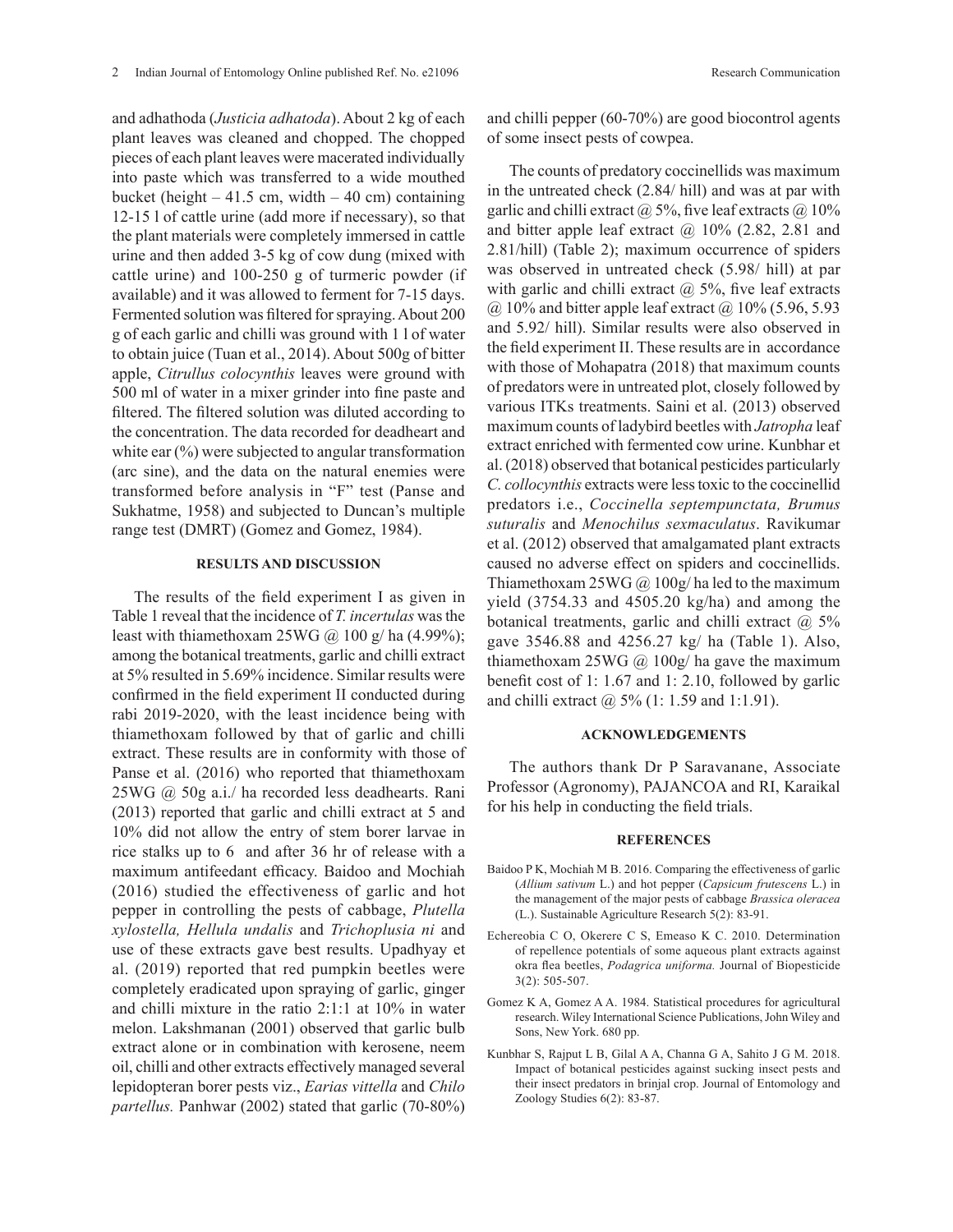|                                                                                                              |                 |               |                                           |                                     |         |                      |                | Table 1. Efficacy of botanical extracts against S. incertulas, yield and benefit cost ratio in rice (kharif 2019, rabi 2019-2020)                |                 |                                         |           |                      |                |
|--------------------------------------------------------------------------------------------------------------|-----------------|---------------|-------------------------------------------|-------------------------------------|---------|----------------------|----------------|--------------------------------------------------------------------------------------------------------------------------------------------------|-----------------|-----------------------------------------|-----------|----------------------|----------------|
|                                                                                                              |                 |               |                                           | Mean % deadheart/hill (kharif 2019) |         |                      |                |                                                                                                                                                  |                 | Mean % deadheart/ hill (rabi 2019-2020) |           |                      |                |
| Treatments                                                                                                   | Conc.           | $1$ st        | 2 <sup>nd</sup>                           | 3 <sup>rd</sup>                     | Overall | Grain                | <b>Benefit</b> | $\overline{1}$ st                                                                                                                                | 2 <sup>nd</sup> | 3rd                                     | Overall   | Grain                | <b>Benefit</b> |
|                                                                                                              | % $/m$          | Foliar        | oliar                                     | Foliar                              | mean    | yield                | cost ratio     | Foliar                                                                                                                                           | Foliar          | Foliar                                  | mean      | yield (kg            | cost           |
|                                                                                                              | $g/$ ha         | spray#        | $\ensuremath{\mathrm{spray}}\xspace^{\#}$ | $spray#$                            |         | $\log / \text{ha}$   | (BCR)          | spray#                                                                                                                                           | spray#          | $spray#$                                |           | $/$ ha)              | (BCR)<br>ratio |
| Five leaf extract                                                                                            | $\overline{10}$ | 8.59          | 7.61                                      | 2.48                                | 6.23    | 3453.55              |                | 8.74                                                                                                                                             | 7.83            |                                         | <u>ري</u> | 4144.27 <sup>d</sup> |                |
|                                                                                                              |                 | $(17.04)^d$   | $6.02)^d$                                 | $(9.07)^{d}$                        |         |                      | 1:1.55         | $(17.19)^d$                                                                                                                                      | $(16.25)^d$     | $3.25$<br>(10.38) <sup>d</sup>          |           |                      | .1.86          |
| Garlic and chilli extract                                                                                    | $\overline{5}$  | 8.00          | 6.84                                      | 2.20                                | 5.69    | 3546.88              |                | 8.05                                                                                                                                             | 6.20            | 2.18                                    | 5.48      | 4256.27              |                |
|                                                                                                              |                 | $(16.43)^e$   | $5.17$ <sup>o</sup>                       | $(8.54)$ <sup>c</sup>               |         |                      | 1:1.59         | $(16.48)^{\circ}$                                                                                                                                | $(14.42)^{c}$   | $(8.49)^{\circ}$                        |           |                      | : 1.91         |
| Bitter apple leaf extract                                                                                    | $\Box$          | 10.08         | 9.63                                      | 3.80                                | 7.84    | 3121.118             |                | 10.39                                                                                                                                            | 9.34            | 4.14                                    | 7.96      | 3745.33ª             |                |
|                                                                                                              |                 | $(18.51)^{f}$ | $8.08$ <sup>f</sup>                       | $(11.24)^{f}$                       |         |                      | 1:1.39         | $(18.81)^f$                                                                                                                                      | $(17.79)^{f}$   | $(11.75)^{f}$                           |           |                      | 1:1.67         |
| Ponneem 45%                                                                                                  | 3750            | 8.56          | 7.58                                      | 2.46                                | 6.21    | 3368.44              |                | 8.73                                                                                                                                             | 7.81            | 3.21                                    | 6.59      | 4042.13              |                |
|                                                                                                              |                 | $(17.01)^d$   | $5.98$ <sup>d</sup>                       | $(9.04)$ <sup>d</sup>               |         |                      | 1:1.44         | $(17.19)^d$                                                                                                                                      | $(16.23)^d$     | $(10.33)^d$                             |           |                      | 1:1.73         |
| Azadirachtin 0.03%                                                                                           | 2000            | 9.58          | 8.83                                      | 3.09                                | 7.17    | 3256.33              |                | 9.66                                                                                                                                             | 8.81            | 3.91                                    | 7.47      | 3907.60              |                |
|                                                                                                              |                 | $(18.03)^e$   | $7.29)$ °                                 | $(10.13)^e$                         |         |                      | 1:1.41         | $(18.11)^e$                                                                                                                                      | $(17.27)^{e}$   | $(11.41)^e$                             |           |                      | 1:1.70         |
| Thiamethoxam 25WG                                                                                            | 100             | 7.36          | 5.99                                      | 1.59                                | 4.99    | 3754.33ª             |                | 5.95                                                                                                                                             | 4.75            | 1.68                                    | 4.13      | $4505.20^{\circ}$    |                |
|                                                                                                              |                 | $(15.74)^a$   | $(4.16)^a$                                | $(7.25)^{a}$                        |         |                      | 1:1.67         | $(14.12)^{a}$                                                                                                                                    | $(12.59)^{a}$   | $(7.45)^{a}$                            |           |                      | 1:2.10         |
| Novaluron 10EC                                                                                               | 1000            | 7.70          | 6.27                                      | 1.84                                | 5.27    | 3639.33              |                | 6.41                                                                                                                                             | 5.29            | 1.94                                    | 4.55      | 4367.20 <sup>b</sup> |                |
|                                                                                                              |                 | $(16.11)^{b}$ | $(4.50)^{b}$                              | $(7.81)$ <sup>b</sup>               |         |                      | 1.47           | $(14.67)^{b}$                                                                                                                                    | $(13.30)^{b}$   | $(8.00)^{b}$                            |           |                      | 1:1.76         |
| Untreated check                                                                                              |                 | 12.40         | 13.08                                     | 5.76                                | 10.42   | 2663.55 <sup>h</sup> | 1:1.21         | 12.39                                                                                                                                            | 14.24           | 5.81                                    | 10.82     | 3234.00h             |                |
|                                                                                                              |                 | $(20.62)^{s}$ | $1.20$ <sup>s</sup><br>$\Xi$              | $(13.89)^{8}$                       |         |                      |                | $(20.61)^{g}$                                                                                                                                    | $(22.17)^{s}$   | $(13.95)^8$                             |           |                      | 1:1.47         |
| <b>SEd</b>                                                                                                   |                 | 0.03          | 0.03                                      | 0.03                                |         |                      |                | 0.16                                                                                                                                             | 0.06            | 0.04                                    |           |                      |                |
| $CD (p=0.05)$                                                                                                |                 | $0.07*$       | $0.07*$                                   | $0.06*$<br>0.38                     |         | 39.34*               |                | $0.35*$<br>1.16                                                                                                                                  | $0.12*$         | $0.08*$                                 |           | 88.20*               |                |
| CV (%)                                                                                                       |                 | 0.23          | 0.24                                      |                                     |         |                      |                |                                                                                                                                                  | 0.42            | 0.39                                    |           |                      |                |
| In a column mean followed by a common letter not significantly<br>1, 3, 5, 7, 10 and 14 days after treatment |                 |               |                                           |                                     |         |                      |                | different by DMRT (p=0.05); values in parentheses are arc sine transformed values; $*$ - significant at p=0.05; $\#$ - observed on pretreatment, |                 |                                         |           |                      |                |

Efficacy of botanical extracts against rice stem borer *Scirpophaga incertulas* (Walker) 3 K Nishanthini and M Kandibane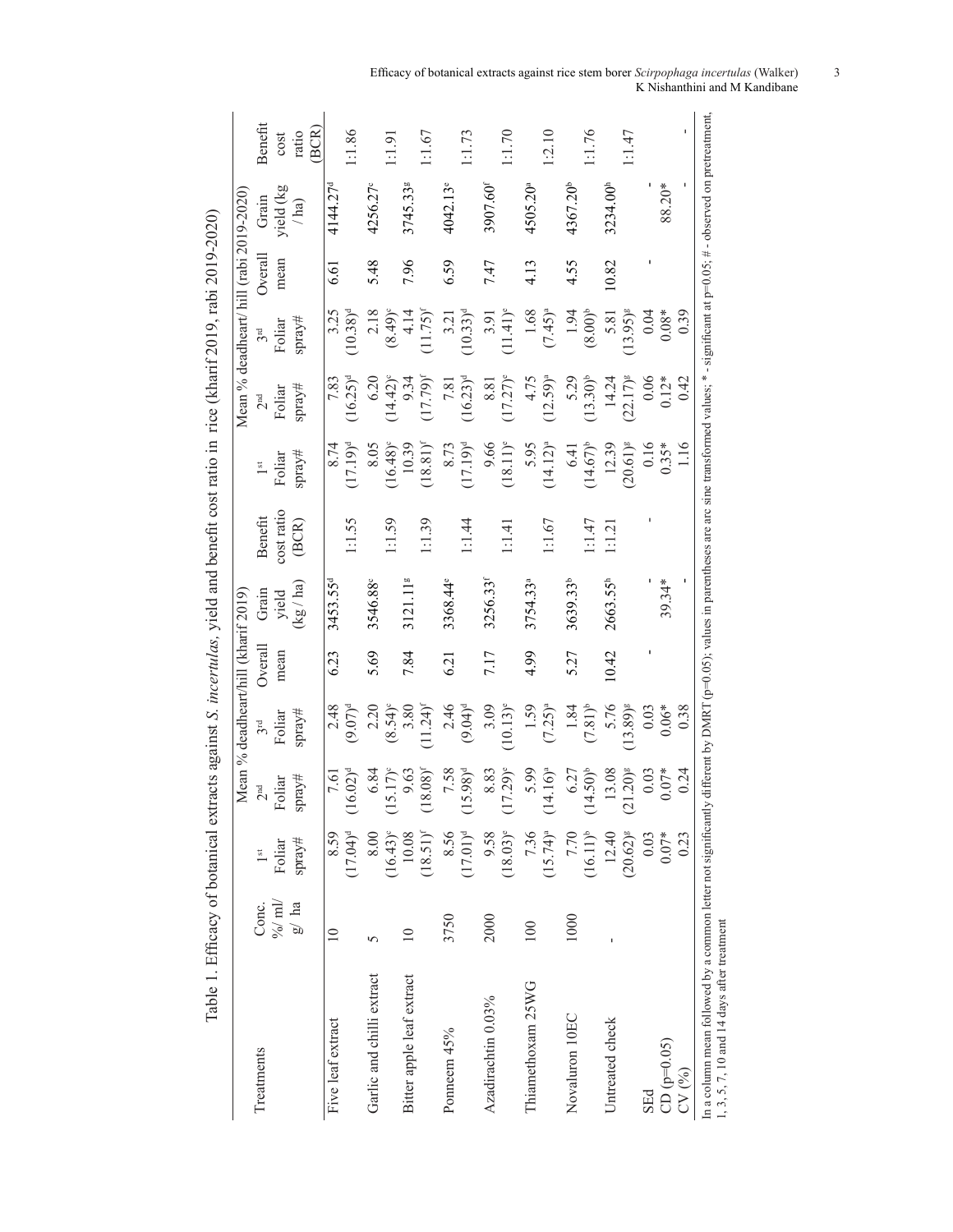|                                                                                                                                                                                                                                                 |                   |                                                        |                                       |                                             | Table. 2 Effect of botanical extracts on predatory coccinellids and spiders in rice (kharif 2019, rabi 2019-2020) |                                    |                                       |                                     |                |                                    |                                           |                               |                                     |                                     |                                  |                               |                 |
|-------------------------------------------------------------------------------------------------------------------------------------------------------------------------------------------------------------------------------------------------|-------------------|--------------------------------------------------------|---------------------------------------|---------------------------------------------|-------------------------------------------------------------------------------------------------------------------|------------------------------------|---------------------------------------|-------------------------------------|----------------|------------------------------------|-------------------------------------------|-------------------------------|-------------------------------------|-------------------------------------|----------------------------------|-------------------------------|-----------------|
| Treatments                                                                                                                                                                                                                                      | $\%$ ml/<br>Conc. |                                                        |                                       | Mean number of coccinellids/hill            | Field experiment I (kharif 2019)                                                                                  |                                    |                                       | Mean number of spiders/hill         |                |                                    | Mean number of coccinellids/hill          |                               | Field experiment II (rabi 2019-2020 |                                     |                                  | Mean number of spiders/hill   |                 |
|                                                                                                                                                                                                                                                 | g/ha              | $spray#$<br>Foliar<br>$\mathsf{I}^{\operatorname{st}}$ | $spray#$<br>Foliar<br>2 <sup>nd</sup> | $spray#$<br>Foliar<br>3 <sup>rd</sup>       | Overall<br>mean                                                                                                   | spray#<br>Foliar<br>$\frac{st}{t}$ | $spray#$<br>Foliar<br>2 <sup>nd</sup> | spray#<br>Foliar<br>3 <sup>rd</sup> | Overal<br>mean | spray#<br>Foliar<br>$\frac{st}{t}$ | spray#<br>Foliar<br>$2^{\rm nd}$          | spray#<br>Foliar<br>3rd       | Overall<br>mean                     | $spray#$<br>Foliar<br>$\frac{1}{2}$ | spray#<br>Foliar<br>$2^{\rm nd}$ | $spray#$<br>Foliar<br>3rd     | Overall<br>mean |
| Five leaf extract                                                                                                                                                                                                                               | $\equiv$          | $(1.30)^{a}$<br>1.71                                   | $(1.64)^{a}$<br>2.71                  | $(2.00)^{a}$<br>$\overline{0}$              | $\frac{8}{2}$                                                                                                     | $(2.24)^{a}$<br>5.04               | $(2.40)^{a}$<br>5.76                  | 6.96<br>$(2.63)^{a}$                | 5.93           | $(1.22)^{a}$<br>1.5                | $1.61)^a$<br>2.61                         | 4.12<br>$(2.03)^{a}$          | 2.75                                | 4.80<br>$(2.19)^{a}$                | $(2.43)^{a}$<br>5.91             | 6.89<br>$(2.62)^{a}$          | 5.87            |
| Garlic and chilli<br>extract                                                                                                                                                                                                                    | 5                 | (1.30) <sup>a</sup><br>1.71                            | $(1.65)^{a}$<br>2.72                  | $1)^a$<br>$\widetilde{q}$<br>$\overline{c}$ | 2.82                                                                                                              | 5.09<br>$(2.25)^{a}$               | $(2.40)^{a}$<br>5.79                  | 6.99<br>$(2.64)^{a}$                | 5.96           | 1.55<br>$1.24$ <sup>a</sup>        | $1.62)^{a}$<br>2.65                       | 4.18<br>$(2.04)^a$            | 2.80                                | 4.86<br>$(2.20)^{a}$                | 5.95<br>$(2.44)^{a}$             | 6.94<br>$(2.63)^{a}$          | 5.92            |
| Bitter apple leaf<br>extract                                                                                                                                                                                                                    | $\supseteq$       | $(1.30)^{a}$<br>1.70                                   | $(1.64)^{a}$<br>2.70                  | $\odot$<br>$(2.00)^{a}$                     | 2.81                                                                                                              | $(2.24)^{a}$<br>5.04               | $(2.39)^{a}$<br>5.75                  | $(2.63)^{a}$<br>6.95                | 5.92           | $(1.23)^{a}$<br>$\overline{1.5}$   | $1.61)^a$<br>2.59                         | $(2.03)^{a}$<br>4.14          | 2.75                                | $(2.19)^{a}$<br>4.81                | $(2.43)^{a}$<br>5.91             | $(2.62)^{a}$<br>6.90          | 5.88            |
| Ponneem 45%                                                                                                                                                                                                                                     | 3750              | $(1.18)^{b}$<br>1.41                                   | $(1.40)^{b}$<br>1.96                  | $(1.70)^{\rm b}$<br>90                      | 2.10                                                                                                              | 3.90<br>$(1.97)^{b}$               | $(2.16)^{b}$<br>4.67                  | 5.64<br>$(2.37)$ <sup>b</sup>       | 4.74           | $1.05)$ <sup>b</sup><br>Ξ          | $1.30)$ <sup>b</sup><br>$\overline{1.71}$ | $2.14$<br>(1.46) <sup>b</sup> | 1.66                                | 3.96<br>$1.99)$ <sup>b</sup>        | $(2.04)^{b}$<br>4.18             | $(2.23)^{b}$<br>4.99          | 4.38            |
| Azadirachtin 0.03%                                                                                                                                                                                                                              | 2000              | $(1.07)^{c}$<br>1.15                                   | $(1.32)^{c}$<br>1.75                  | 60<br>$(1.61)^e$                            | 1.84                                                                                                              | $(1.90)^{\circ}$<br>3.62           | $(2.08)^{\circ}$<br>4.34              | $(2.29)^c$<br>5.24                  | 4.40           | $(0.96)^{\circ}$<br>0.93           | $1.19)$ <sup>c</sup><br>1.43              | 1.76<br>$(1.32)^{6}$          | 1.38                                | $(1.89)^c$<br>3.59                  | 3.68<br>$1.92$ <sup>°</sup>      | $(2.13)^{c}$<br>4.53          | 3.94            |
| Thiamethoxam<br>25WG                                                                                                                                                                                                                            | 100               | 0.79<br>$(0.89)^e$                                     | $(1.04)^e$<br>1.09                    | 63<br>$(1.27)$ <sup>e</sup>                 | 1.18                                                                                                              | $(1.60)$ <sup>e</sup><br>2.58      | $1.87)$ e<br>3.51                     | $4.20$<br>(2.05) <sup>e</sup>       | 3.43           | 0.56<br>$(0.74)$ <sup>e</sup>      | $(0.89)^e$<br>0.80                        | 1.08<br>$(1.04)$ <sup>e</sup> | 0.78                                | 2.92<br>$(1.71)^e$                  | $1.73)$ <sup>e</sup><br>2.99     | 3.74<br>$(1.93)^{e}$          | 3.22            |
| Novaluron 10EC                                                                                                                                                                                                                                  | 1000              | $(0.98)^d$<br>0.97                                     | $(1.16)^d$<br>1.35                    | $\odot$<br>$(1)^d$<br>$\frac{4}{1}$         | $\overline{14}$                                                                                                   | $1.79)$ <sup>d</sup><br>3.21       | 3.99<br>$1.99)^d$                     | $(2.19)^d$<br>4.81                  | $\overline{0}$ | $(0.85)$ <sup>d</sup><br>0.73      | $1.01$ <sup>d</sup><br>1.02               | 1.42<br>$(1.19)^d$            | 1.02                                | $1.79)^d$<br>3.23                   | $1.82)^d$<br>3.32                | 4.12<br>$(2.03)$ <sup>d</sup> | 3.56            |
| Untreated check                                                                                                                                                                                                                                 |                   | 1.74<br>$(1.32)^{a}$                                   | $(1.65)^{a}$<br>2.73                  | $(1)^a$<br>$\dot{5}$<br>$\tilde{a}$         | 2.84                                                                                                              | $(2.26)^{a}$<br>$\overline{5}$ .   | $(2.41)^{a}$<br>5.81                  | $(2.64)^{a}$<br><b>101</b>          | 5.98           | $1.25)^{a}$<br>1.57                | 2.66<br>$1.63)^a$                         | 4.20<br>$(2.05)^{a}$          | 2.81                                | 4.89<br>$(2.21)^{a}$                | 5.98<br>$(2.44)^{a}$             | 6.95<br>$(2.63)^{a}$          | 5.95            |
| <b>SEd</b>                                                                                                                                                                                                                                      |                   | 0.01                                                   | $0.01\,$                              | ā                                           |                                                                                                                   | 0.01                               | 0.01                                  | 0.01                                |                | 0.01                               | 0.01                                      | 0.01                          |                                     | 0.01                                | 0.01                             | 0.01                          |                 |
| $CD (p=0.05)$                                                                                                                                                                                                                                   |                   | $0.02*$                                                | $0.02*$                               | $02*$<br>$\sum_{i=1}^{n}$                   |                                                                                                                   | $0.02*$                            | $0.02*$                               | $0.01*$                             |                | $0.03*$                            | $0.03*$                                   | $0.03*$                       |                                     | $0.02*$                             | $0.02*$                          | $0.01*$                       |                 |
| CV(%)                                                                                                                                                                                                                                           |                   | 0.91                                                   | 0.53                                  | $\overline{51}$                             |                                                                                                                   | 0.53                               | 0.51                                  | 645                                 |                | 1.37                               | 1.00                                      | 0.71                          |                                     | 0.59                                | 0.41                             | 0.27                          |                 |
| In a column mean followed by a common letter not significantly different by DMRT (p=0.05), values in parentheses are transformed values; * - significant at p=0.05; # - observed on pretreatment, 1, 3,<br>5, 7, 10 and 14 days after treatment |                   |                                                        |                                       |                                             |                                                                                                                   |                                    |                                       |                                     |                |                                    |                                           |                               |                                     |                                     |                                  |                               |                 |